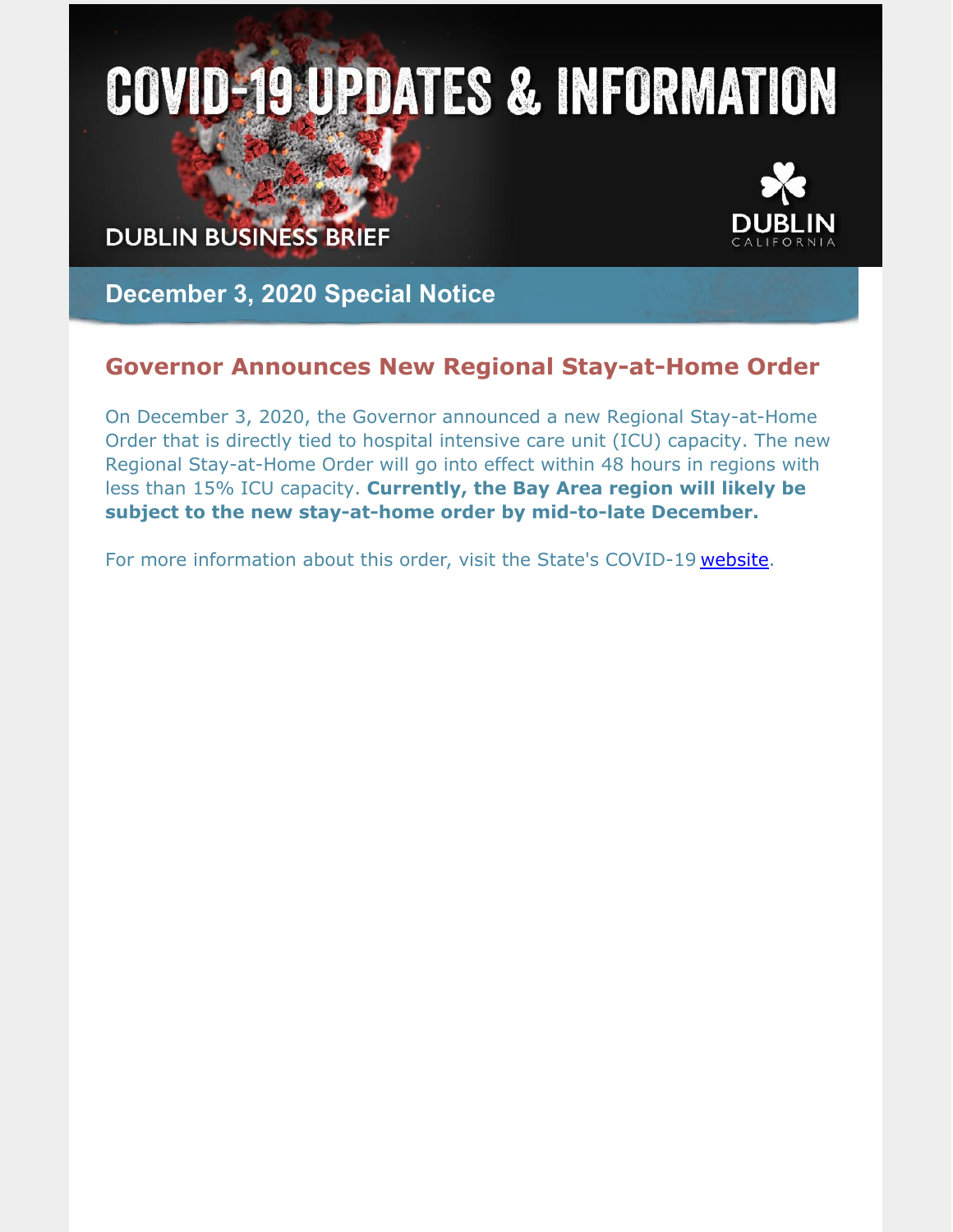# **CALIFORNIA'S REGIONAL STAY-AT-HOME ORDER MAP**



# **Small Business Digital Pop-Up Festivals**

#### **Wednesday, December 9 On Instagram via [@keepitoakland18](https://www.instagram.com/keepitoakland18/)**

The California Office of the Small Business Advocate (CalOSBA), part of the Governor's Office of Business and Economic Development (GO-Biz), is hosting a series of interactive festivals to showcase local and diverse small businesses through social media channels, creating online neighborhood shopping experiences across the state.



Launched by CalOSBA in September, "Get Digital CA!" is an e-commerce initiative to promote accelerators and intensive trainings so that small businesses build the skills necessary to compete in an online marketplace.

Facebook will offer trainings that show business owners how to use digital platforms to build their businesses and engage with customers.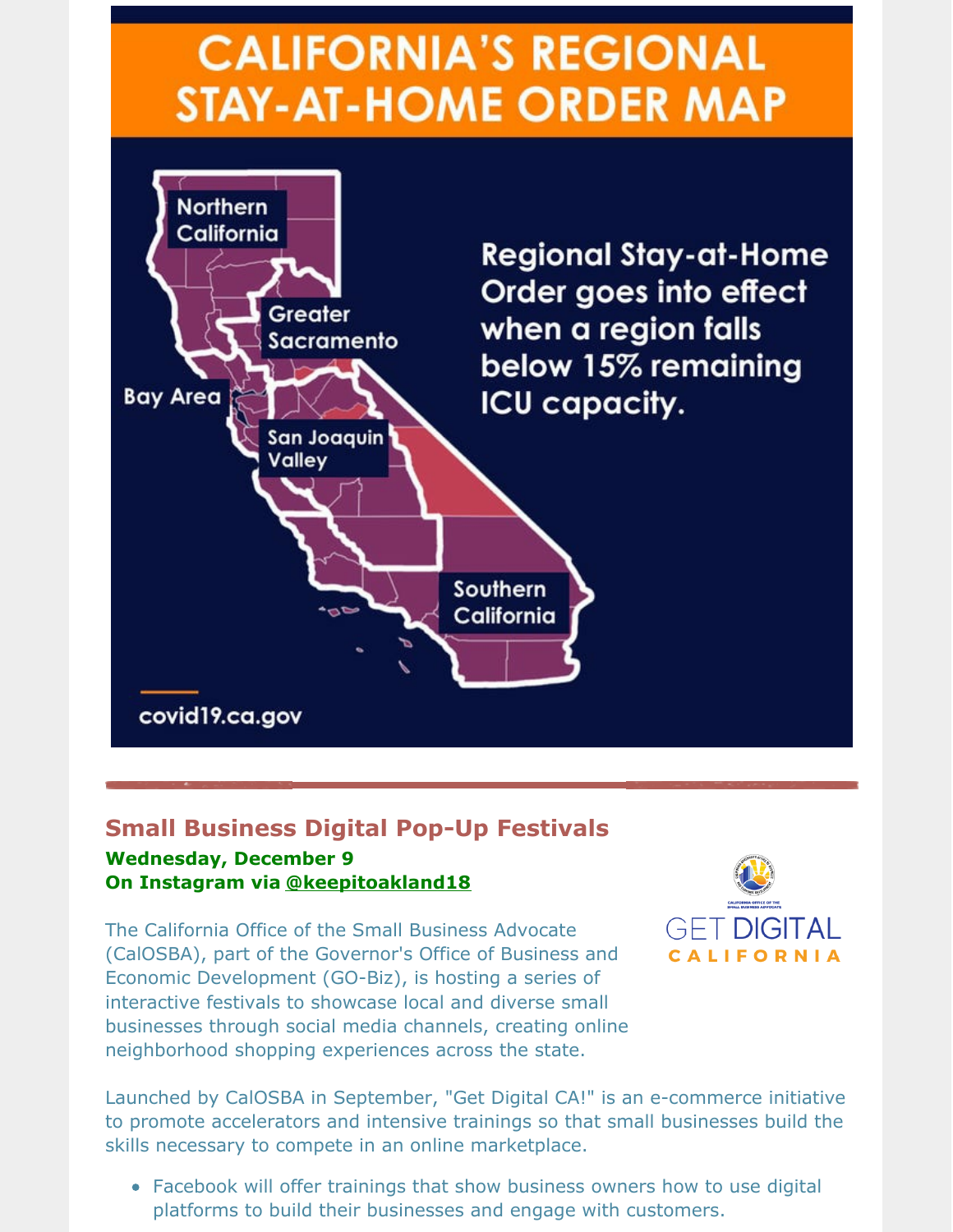Instagram will offer trainings that include tips, tricks, and best practices for small businesses participating so owners are fully prepared to "go live" and reach their target audience in creative ways.

For more information and the full schedule, visit the Get Digital CA! [webpage](https://business.ca.gov/advantages/small-business-innovation-and-entrepreneurship/get-digital-ca/).

# **Updated State Guidance for Restaurants, Wineries, and Bars**

On November 25, the State updated their guidance for Restaurants, Bars (including Brewpubs, Breweries, and Distilleries), and Wineries.

Business operators in those industries should review the updated State [guidances](https://covid19.ca.gov/industry-guidance/) for full details.

Summary of State-level changes from the California Department of Public Health (CDPH):

- Separated the Restaurants, Wineries, and Bars guidance into three separate guidance documents.
- Added Tiers language;
	- Included information about performances/performers in these settings and references forthcoming live performances guidance.
- Added language about ventilation.
- Revised the Face Coverings section to reference CDPH guidance.
- Includes consideration for employers to provide a second barrier (e.g., face shield or safety goggles) to workers who consistently come within six feet of customers and co-workers.
- Includes physical distancing between tables measuring from the backs of the chairs.

Currently, Alameda County is in the purple tier and allows the following:

- Outdoor dining
- Outdoor bars/brewpubs/breweries/distilleries with a meal requirement



• Outdoor wine tasting

The Alameda County Department of Environmental Health is updating its Restaurant Operating Procedures to align with the State's changes, and the revised document will be available on their [website](https://deh.acgov.org/covid-19.page) in the coming days.

# **State Financial Assistance to Support Small Businesses**

With most of the State currently in the Purple Tier, Governor Newsom noted the economic impact of the tightened restrictions on the small business sector and the significant challenge to small businesses, employers, and employees that the COVID-19 ongoing pandemic has presented. Recently, he announced the following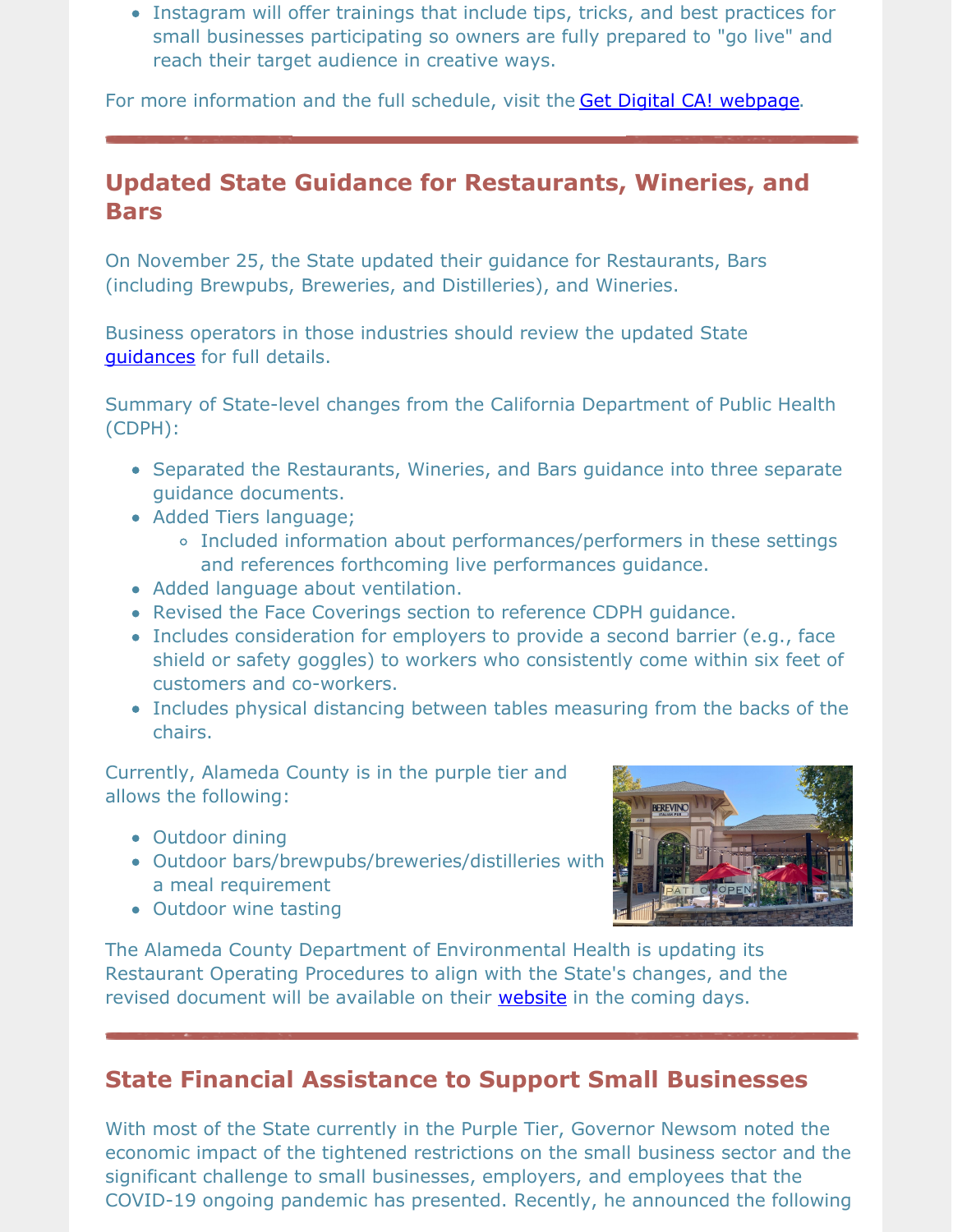State support for small businesses:

#### **\$500 Million for New COVID Relief Grants for Small Businesses**

The California Office of the Small Business Advocate (CalOSBA) will administer a new \$500 million COVID Relief Grant Program for small businesses that have been impacted by COVID and the health and safety restrictions.

- Funds will be awarded to selected intermediaries with established networks of Community Development Financial Institutions [\(CDFI](https://ofn.org/cdfi-locator)) to distribute grants up to \$25,000 to underserved small businesses, non-profits, and cultural institutions throughout the State by early 2021.
- CalOSBA is establishing the program and will make it available to small businesses as soon as possible.

Updates on availability will be posted on the CalOSBA [website](https://business.ca.gov/category/calosba/).

#### **Main Street Hiring Tax Credit**

Businesses will receive \$1,000 in tax credit when a qualified employee is hired.

- Each business employer can receive up to \$100,000.
- To qualify, a business must have employed 100 or fewer employees as of December 31, 2019, and suffered at least a 50% decrease in income tax gross receipts (generally, all income less returns and allowances), when comparing second quarter 2020 to second quarter 2019.
- Applications can be submitted to theCalifornia Department of Tax and Fee Administration (CDTFA).

The application, and additional information, can be accessed on the CDTFA [website](https://www.cdtfa.ca.gov/taxes-and-fees/SB1447-tax-credit.htm).

#### **Temporary Sales Tax Relief**

- CDTFA will provide an automatic three-month extension for small businesses with less than \$1 million in sales tax.
- Extend interest-free payment agreements to larger companies with up to \$5 million in sales tax.
- The sales tax assistance will expand to industries heavily impacted by operations restrictions including bars, restaurants, hair salons, etc.

Visit the CDTFA [website](https://www.cdtfa.ca.gov/services/covid19.htm). (*[Versión](https://www.cdtfa.ca.gov/services/covid19-es.htm) en Español*.)

# **Tax Credit and Filing Assistance Information for Businesses**

America's Small Business Development Center (SBDC) and the Association of Women Business Center, with support from the U.S. Small Business Administration (SBA), has



created a website, [covid-sb.org](https://covid-sb.org/), to provide small businesses with access to a consolidation of COVID-19 related information and resources from multiple federal agencies.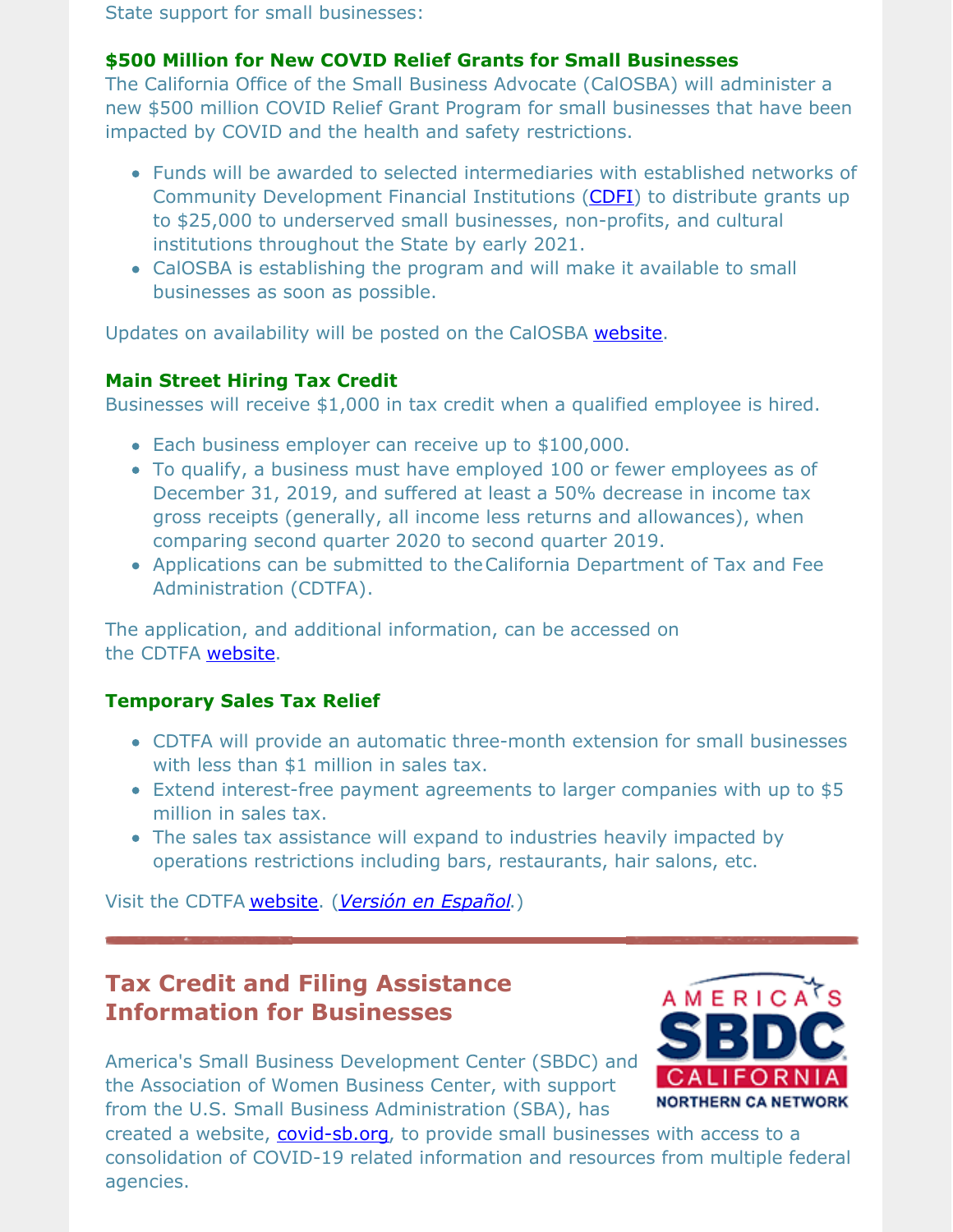The website includes information on COVID-19 tax and filing requirements related to the Coronavirus Aid, Relief, and Economic Security (CARES) Act. If you need additional information, connect with the Alameda County SBDC or another trusted SBA partner to speak with a business advisor.

For more information about tax credit and filing assistance, visit the [website](https://covid-sb.org/).

## **There is Still Time to Apply for a COVID-19 Economic Injury Disaster Loan**



Reminder! If you are a small business, nonprofit organization of any size, or a U.S. agricultural business

with 500 or fewer employees that have suffered substantial economic injury as a result of the COVID-19 pandemic, you can still apply for the COVID-19 Economic Injury Disaster Loan (EIDL) from the Small Business Administration (SBA).

For more information about eligibility or to apply, visit the SBA [website](https://www.sba.gov/page/coronavirus-covid-19-small-business-guidance-loan-resources#section-header-0).

### **We Are Here for You**

The City of Dublin appreciates our business community and remains committed to being your source for reliable and accessible information and resources.

In addition to the COVID-19 Business Impacts [webpage](https://www.dublin.ca.gov/2177/COVID-19-Business-Impacts), we have compiled a COVID-19 **Business [Resource](https://www.dublin.ca.gov/DocumentCenter/View/22168) Guide** (PDF, last updated 9/3/2020). Be sure to also visit the City's **[COVID-19](https://www.dublin.ca.gov/coronavirus) webpage** with up-to-date information and resources about the pandemic.

The Economic Development Division team is available via [email](mailto:economic.development@dublin.ca.gov) or by calling 925-833-6650. Language assistance is available over the phone by request.

**The COVID-19 Dublin Business Brief is a publication highlighting the latest news and events affecting the business community. For more information or assistance, please contact the Office of Economic Development via [email](mailto:economic.development@dublin.ca.gov) or phone (925) 833-6650.**

**General Information** (925) 833-6650

**City Manager** (925) 833-6650

**Community Development** (925) 833-6620

**Economic Development** (925) 833-6650

**Environmental Services** (925) 833-6630

**Administrative Services** (925) 833-6640

**Fire Prevention** (925) 833-6606

**Human Resources** (925) 833-6605

**Parks and Community Services** (925) 556-4500

Police (non-emergency) (925) 833-6670

Public Works (925) 833-6630

#### **City of Dublin**

100 Civic Plaza, Dublin, CA 94568 | (925) 833-6650 | [www.dublin.ca.gov](http://www.dublin.ca.gov)